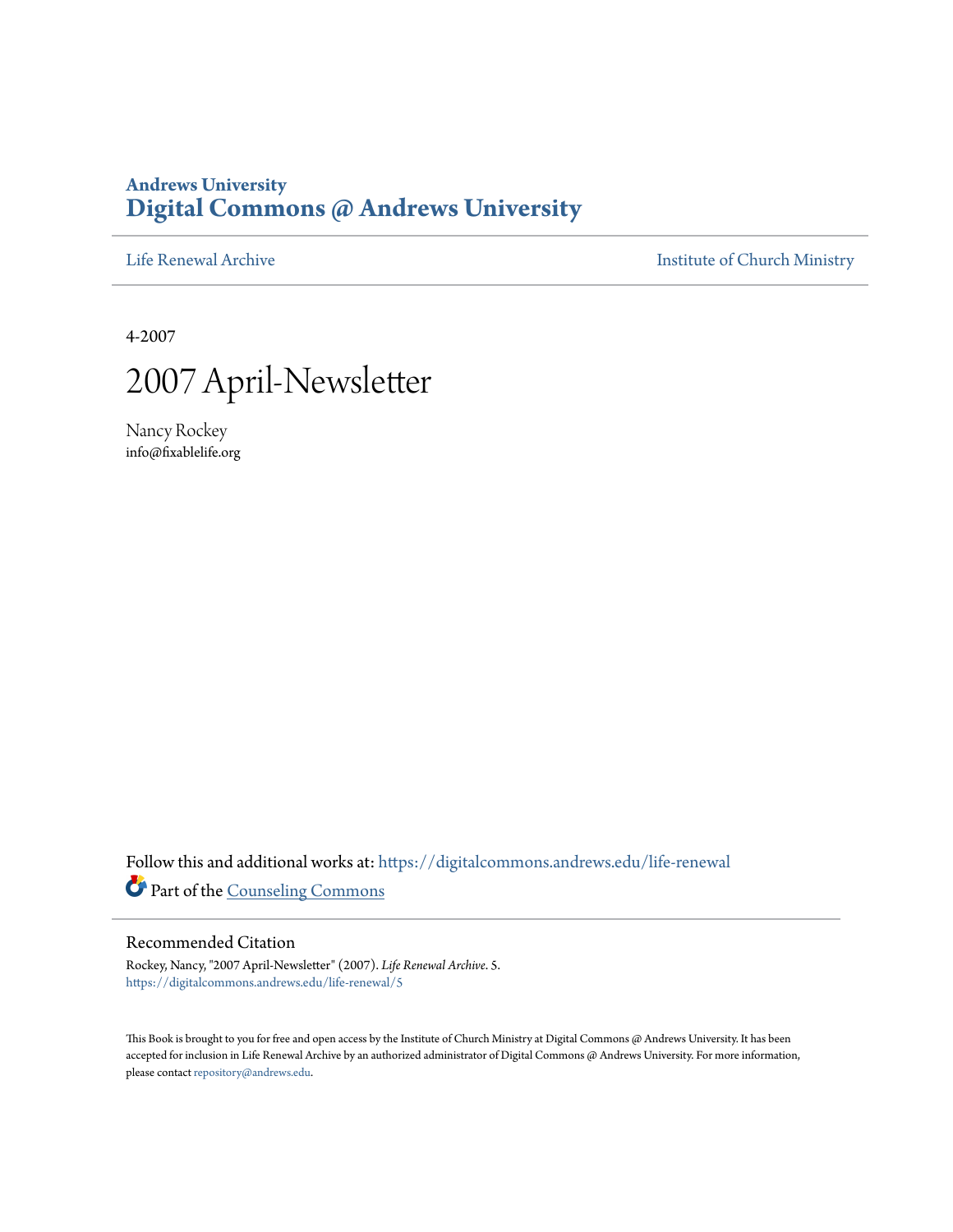

# **Life Renewal Institute Newsletter**

Vol. 5 251 Stenton Ave., Plymouth Meeting, PA 19462 April 2007

*"Resentment is letting someone you despise live rent-free in your head"*

### **Features:**

Editor's Corner Introducing A Note From Ron and Nancy LRI Connect Tired of Violence? Facilitator's Corner Upcoming Events Your Turn Coming Soon Announcements

## **Editor's Corner:**

At first when a tragedy like the VA Tech shootings happens, we are shocked and surprised and wonder how anyone could do such a thing. And then the pieces of the story began to come together. Anger, rage, and hostility are extremely powerful emotions that can be very destructive if not dealt with. Look at the two plays that Cho Seung-Hui wrote. They portray deep hurt, extreme anger, and a fantasy of revenge.

The results of a personality test I took in high school showed me to be a hostile person. I couldn't understand it, since I tried my best to please everyone and be anything anyone else wanted me to be. I would go out of my way to avoid conflict. My high school counselor told me I needed to work on my hostility, but unfortunately didn't give me any tools to do so. Twenty-three years later, I finally got the tools when I joined a group facilitated by someone else working on her recovery. I was able to discover and understand my hostilities came from my insecurities and feelings of rejection and what to do about it. I will be eternally grateful to Linda for choosing to facilitate a renewal group and being willing to be open and vulnerable with group participants. Because of the difference it has made for me, I have chosen to continue my recovery by facilitating groups myself. It has been exciting to see the dramatic changes in group members as well as the continued progress in my own personal recovery.

In this issue of the newsletter, you will read about new resources and tools for facilitating groups using *The Journey* program from LRI. You too can continue your recovery while at the same time helping others find the path to healing, by facilitating groups. It is an exciting and fulfilling experience. I would love to hear back from you with questions, comments, or testimonies of your experience. Email me at: audrey@yourLRI.com

# **A Note From Ron and Nancy**



*"Give me your tired, your poor, Your huddled masses yearning to breathe free, The wretched refuse of your teeming shore. Send these, the homeless, tempest-tossed to me, I lift my lamp beside the golden door"!*

These are the words inscribed on a plaque at the base of the Statue of Liberty. They depict the outstretched arms of America, welcoming to our shores those who are living under difficult circumstances in other countries.

Now, let's transpose those words just a bit.

**Tired** – those who labor in vain to enjoy their relationships and life in general.

**Poor** – those who are without the resources or know-how to change their own thoughts, feelings and behaviors.

**Huddled Masses yearning to breathe free** – those who, by the experiences of life, are in a self-imposed prison in their minds.

**Wretched refuse** – those whose sense of self, worth and value is at garbage, throw away level.

**Homeless** – Those with no place to go, no comforting presence for solace.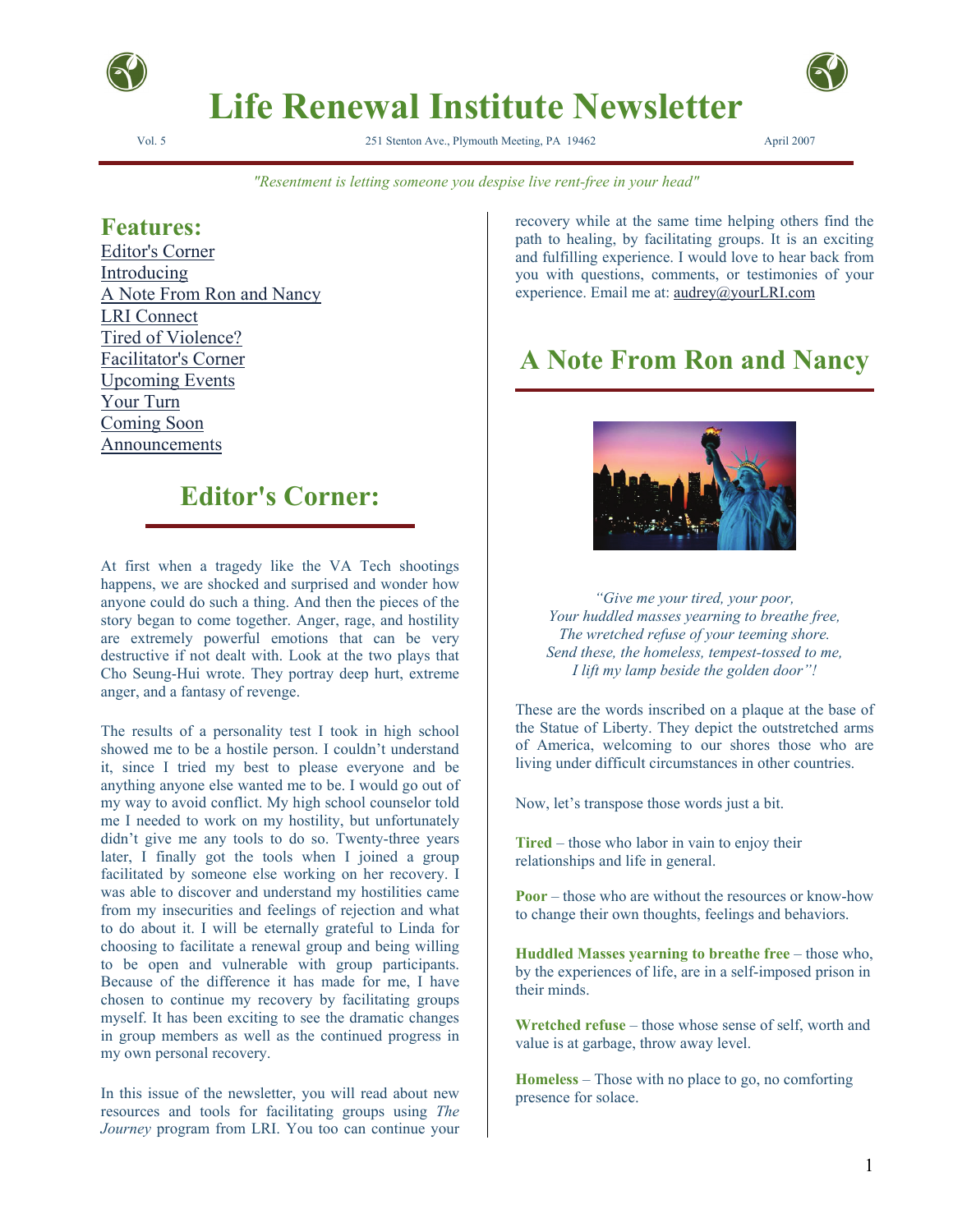**Tempest-tossed** - Those who are constantly re-infected by the earlier wounds they received and attacked or battered while living under an oppressive black cloud of continued abuse and discouragement.

Some of us, having been where they are, can understand their pain. Perhaps we have come through and are on the other side of the battle zone, attacked occasionally but not discouraged. We have been blessed with the tools to overcome the imprisonment of our minds and to stand tall against the attacks coming our way.

Because we have been so blessed, we have a responsibility to reach out to those who do not have the armor needed to withstand the onslaught of evil against them. We have a "cause" to champion and victories to celebrate, and we can do it best by offering to the tired, poor, homeless, tempest-tossed and imprisoned a way out from under the imprisoning cloud.

In this edition of our newsletter, you will read about facilitating a small group for recovery – one of the very best ways we know of to celebrate your victories. You don't have to be a professor, a psychologist or counselor, a pastor or some other professional to do this work of love. What you do need to be is a recovering prisoner who feels that you are being called to serve those who are where you once were.

Facilitators are important because they offer hope by their presence and through their personal story. They have a pull and a tug at their heartstrings that leads them to want others to be free as well. That pull and tug makes them passionate about the way to freedom and the desire to offer it through small, gender-specific groups.

The country's most recent tragedy at Virginia Tech certainly demonstrates a tremendous need in many people – a need to tell their story – a need to be heard. There a desperate, angry, rejected young man planned and executed the country's most horrific school massacre and as a result 26,000 students, their families and friends, and sympathetic thousands suffer untold trauma and grief. Many wonder when such an occurrence might reach their own doors, and pray for those most closely connected to the tragedy. And what about the parents and family of the shooter? Can you comprehend the devastation they must be feeling as their son's picture, his history, his violent acts and notes left behind are pasted on every TV channel? Even the South Korean government is concerned about the fallout that might land upon South Koreans in America.

Facilitators are those who through their constant devotion and steadfast belief in the power of the human heart and mind to recover from devastating events, pass on their enthusiasm and comfort to those in their class. Facilitators are students who continue to learn from and through their class members. They are concerned, consistent and caring.

Facilitating a class for recovery – *The Journey,,* – provides hope and healing for both the members and the facilitator. The work is not hard  $-$  it just requires a commitment to the well being of those who become your fellow travelers on The Journey.

We invite you to check out the Facilitator information by clicking here. And when you decide that you are ready to facilitate a class, contact Life Renewal Institute for materials and support to get you and your group on *The Journey*, of a lifetime! Rou and Nancy

# **Introducing....**

We are thrilled to announce the debut of our new facilitator pages. If you are currently a facilitator or have never facilitated before, you will find a variety of useful tools, resources, tips, FAQ's, etc. on these pages. Click here to become a registered facilitator of LRI. Your screen name, city, and state will be listed on the web for those seeking a facilitator in their area. Your personal information will not be given out to anyone.

Once registered, you will be able to access the following features:

Facilitator FAQs - Answers questions like: Why should I be a facilitator? What jobs/ task will I do as a facilitator? What do I do if someone exhibits bizarre behavior? How can I talk with other facilitators? If you don't find an answer to a question you have, email me at audrey@yourLRI.com

Facilitator Test - In order to get a facilitator number; you will need to take a brief 22 question test. This will validate for you that you understand the concepts and process of facilitating a group. You will have access to aides, supplements, and opportunities to connect with other facilitators, facilitator conference calls, class member registration, and other features.

Upon completion of the test, you will be asked for a phone number and address. Your first and last name, phone number, and address will be used internally only. New features still being developed include rebates to you for products ordered under your facilitator number.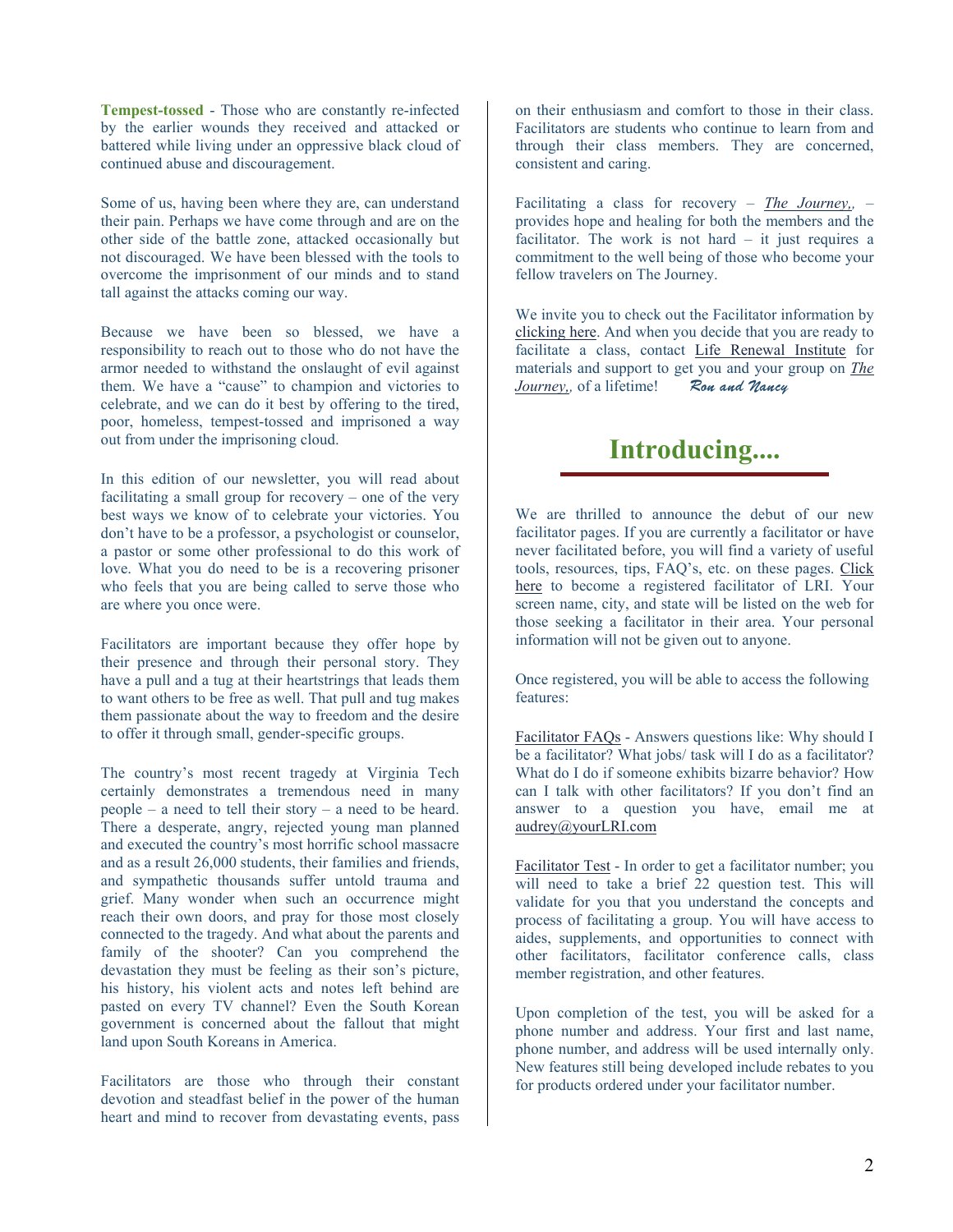Facilitator Forum - Here you will be able to connect with other facilitators, share tips, post questions, answer someone else's questions, etc. In short, support one another in the facilitation process. A feature still under development will make it possible for you to participate in conference calls with an experienced facilitator periodically.

Your Groups – You will be able to post new groups getting ready to start. Once your group has started, you will be able to register your group participant's email address here with their permission. They will get an email of welcome when beginning a group and a congratulatory email upon completion. They will also be added to our contact list to get the monthly newsletter, notices of upcoming seminars, and any other communications we send out.

Facilitator Resources- Resources such as downloadable certificates for group participants upon completion of each segment of *The Journey* can be found here. Other resources include:

- **In Touch With You** questions to help with check in time, plus a "feelings" page
- **Closing Prayer** for those coming from a Christian perspective
- **Should We Recover** help in answering pastors, counselors and others on why the recovery process is necessary.
- **Videos** for download:
	- o **Facilitator Training introduction** - Discusses the fundamentals of the group process.
	- o **Facilitator Training** The "nittygritty" of the group process.
	- o **Demonstration of a Small Group** – Watch a real group in action.
	- o **What I've learned as a Facilitator** – a personal experience, includes useful techniques.

Additional resources are currently being developed and will be available soon.

Register today as a facilitator, browse the pages, take the test to get a number, and give us feedback. Send any comments, questions, or suggestions to  $audrey@yourLRI.com$  I look forward to hearing from you.

### **Tired of Violence?**

*By: Nancy Rockey*

Are you concerned or even frightened by the escalating violence in the world? Afghanistan, Iraq, Iran, Israel, North Korea and the United States, are all embattled by greed for power and control, which threatens the peace and safety of us all. Increasing numbers of gangs clash because they want to be in charge of some neighborhood, territory or drug cartel. News commentators and television hosts argue for the world to see – and it all comes down to making the opponents wrong. Husbands and wives fight over everything from the direction the toilet paper hangs to the discipline of the children. Religious denominations argue about whose church is more Bible-centered and whose doctrine is correct, and children fight on the playgrounds because they've heard wrangling at home, played in it on their video games and watched it on TV. All you have to do is to tune in to the evening news on any channel to hear and see violence reported from the homes of your local cities, neighborhood school grounds, back alleys and from the current war in Iraq.

However, when senseless carnage takes place, such as happened in the Virginia Tech massacre, we are confronted with the enormity of the issues that we face and the unrest in the minds and hearts of so many individuals. In this article, we will take a look at some of the causes of violence, rage and criminal behavior in individuals.

#### **For decades, psychologists, psychiatrists and many concerned others….**

have sought to find the cause of criminal behavior. "Is it nature or nurture?" the professionals wonder. There are two sides of the fence in this question. As it turns out, there are three options: nature, nurture and a combination of the two. In this article we will site some important research findings on the causes of aggressive and/or criminal behavior.

Paying attention to this research has played a major role in our creation of *The Journey,,* our newest recovery program. The intent is that those who process through this recovery can positively impact the character (thoughts, feelings and behaviors) of the generations before and after them.

We have seen this occur repeatedly as individuals determine to recover from the painful experiences of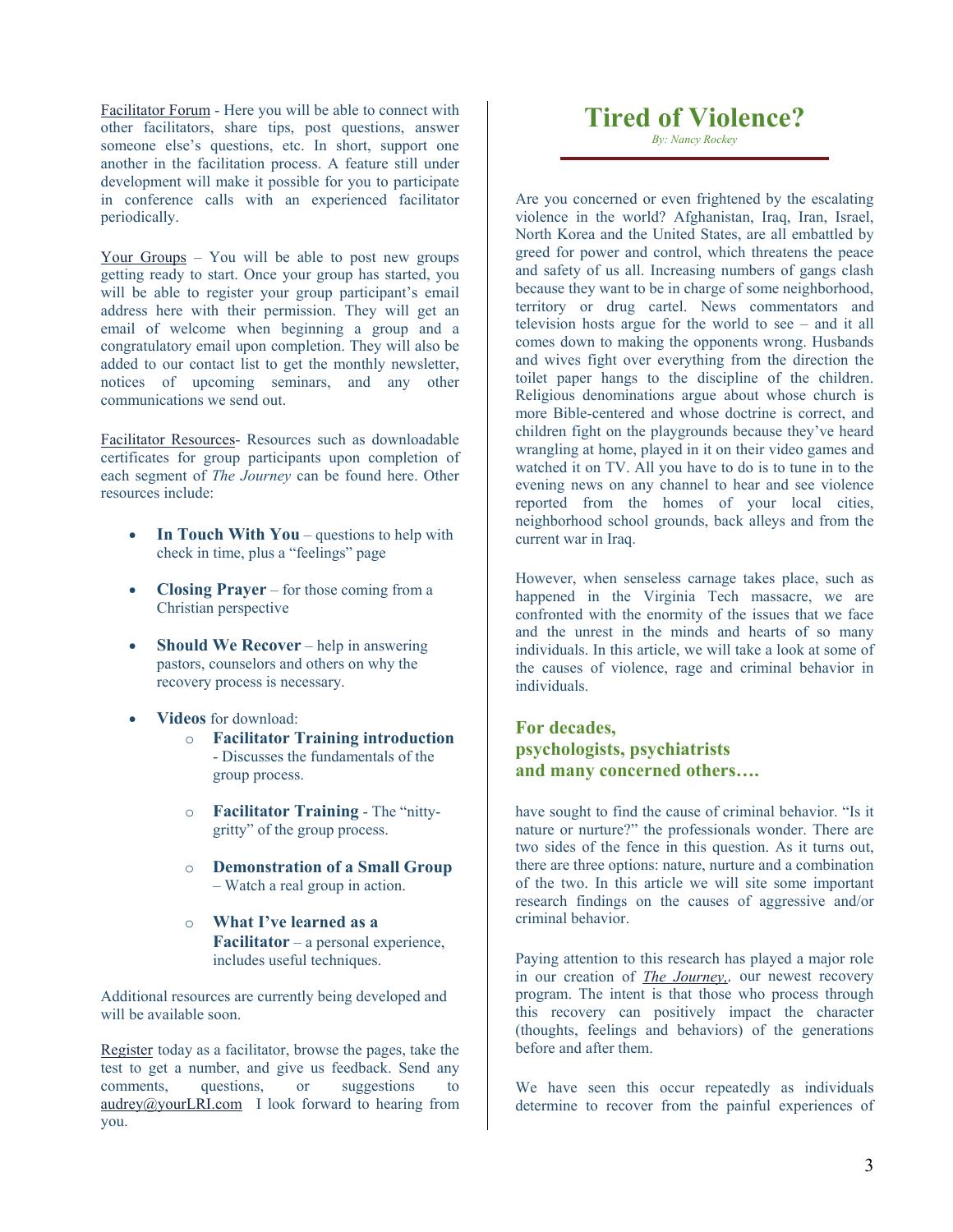their lives and as a result their observable behaviors are transformed. Personal transformation changes the atmosphere of the person, the home, the workplace, the church and the community, and as a result others seek after personal healing and change.

Caitlin M. Jones from the Rochester Institute of Technology writes in an article entitled: "*Genetic and Environmental Influences on Criminal Behavior*":

"Research has been conducted regarding this debate which has resulted in a conclusion that both genes and environment do play a role in the criminality of an individual." Reading further, "…, the research has stated that it is more often an interaction between genes and the environment that predicts criminal behavior. Having a genetic predisposition for criminal behavior does not determine the actions of an individual, but if they are exposed to the right environment, their chances are greater for engaging in criminal or antisocial behavior."

Ms. Jones refers to an article by Jay Joseph (2001) who studied all of the minor and major adoption studies, *"the majority of researchers have found and agreed upon the non-significance of genes in violent crimes. This reestablishes the findings from the studies mentioned already in that there may be a genetic component to antisocial behavior or that genes influence criminal behavior, but specifically for property offenses."* In other words, the genetic component to antisocial behaviors influences criminal behavior to property, not violence toward others.

**Another ingredient to be considered is the brain's neuro-chemicals.** We know that serotonin plays an important role in depression, anxiety, brain development and bipolar disorder, and an imbalance in this could lead to increased aggressiveness. Low levels of serotonin are associated with impulsivity and emotional aggression. Dopamine, a neurotransmitter associated with pleasure, is also associated with aggression. Studies by Morley & Hall in 2003 discovered that "genes in the dopaminergic pathway have been found to be involved with Attention Deficit Hyperactivity Disorder" and that a "relationship was found between the genes in the dopaminergic pathway, impulsivity, ADHD, and violent offenders." According to Morley and Hall (2003) "two of the most cited personality traits that can be shown to have an association with antisocial or criminal behavior are impulsivity and aggression".

Daniel Amen, M.D. of the Amen Clinic reports that the **SPECT imaging of the brain reveals** important factors that can contribute to aggressiveness and violent/criminal behavior. The images reveal which components of the brain are functioning normally and which are not. Of course the question continues – is it the experiences of life that cause the brain to change or the brain malfunctioning that causes the criminal/aggressive behaviors. We believe that the answer to both questions is yes.

According to a 2003 article by M.F. Schmitz entitled, *Influences of Race and Family Environment on Child Hyperactivity and Antisocial Behavior in the Journal of Marriage and the Family*, the family risk factors are identified as: *"poverty, education, parenting practices and family structure. Prior research on the relationship between family environment and child behavior characterizes a child's well being with a positive and caring parent-child relationship, a stimulating home environment and consistent disciplinary techniques."* This is what a child needs for healthy development, and providing this for a child requires emotionally healthy parents who have processed through their personal pain and grief and who parent from wholeness rather from pain and emptiness.

*"Families with poor communication and weak family bonds have been shown to have a correlation with children's development of aggressive/criminal behavior." (Garnefsi & Okma, 1996)* 

*"Another indicator of future antisocial or criminal behavior is that of abuse or neglect in childhood. A statistic shows that children are at a fifty percent greater risk of engaging in criminal acts, if they were neglected or abused." (Holmes et al., 2001)* 

Caitlin M. Jones, in her already sited article, reaches the conclusion that "an individual's antisocial or criminal behavior can be the result of both their genetic background and the environment in which they were raised."

Dr. Ronald Rohner, director of the Center for the Study of Parental Acceptance and Rejection in the School of Family Studies at the University of Connecticut has studied Parental Acceptance and Rejection for 46 years in over 200 cultures. His studies have shown the unique importance of the fathers in the home.

He states: *"Fathers are cited more than mothers in issues such as psychological maladjustment, substance abuse, depression and conduct problems. On the positive side, a father's love provides a buffer against the development of these difficulties and can contribute to a child's good physical health."* Many youth in urban communities in the United States are exposed to aggression as part of their everyday life experience. In a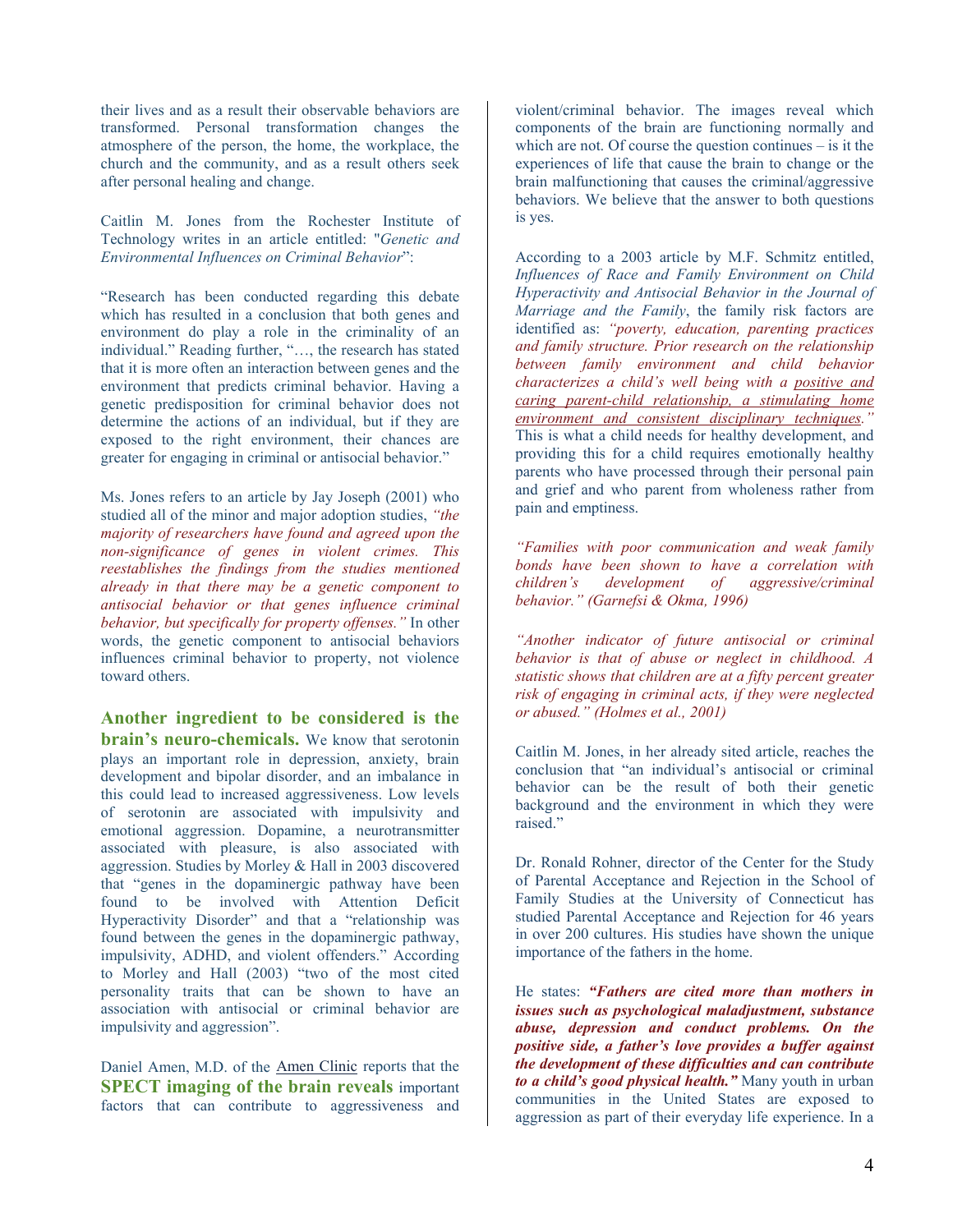study completed by NYU Child Study Center investigators, **84%** of elementary school-age inner-city boys had heard guns being shot, **87%** had seen someone arrested, and **25%** had seen someone get killed.

In an article on Aggression by Robin F. Goodman, Ph.D and Anita Gurian, Ph.D, the following warning signs of aggressive behavior are listed:

#### **"In the preschooler:**

- Many tantrums in a single day, and often cannot be calmed
- Has aggressive outbursts for no apparent reason
- Is excessively active, impulsive and fearless
- Poor adherence to rules, low frustration tolerance at home and school
- Fighting with peers and hitting adults
- Does not seem attached to parents
- Engages in play with violent themes

#### **In the school-aged child:**

- Has difficulty paying attention and concentrating; is often disruptive in class
- Often gets into fights
- Is quick to anger, blame and seek revenge
- Is preoccupied with aggression in games and television
- Is cruel or violent with pets
- Is often rejected by peers and seeks out aggressive children

#### **In teenagers:**

- Resists authority
- Is not respectful of the feelings or rights of others
- Relies on power and aggression to solve problems
- Does not do well academically; cuts classes, gets suspended or drops out
- Becomes involved with gangs; possible involvement with stealing or acts of vandalism
- Uses alcohol and/or other addictive substances

In childhood onset aggression, these behaviors often result in rejection and the development of other antisocial behaviors such as lying, stealing and substance abuse. In adolescence these children seem to fit in with peers who develop late-onset antisocial behaviors. However, the late-onset teens usually engage in delinquent behaviors for a shorter period of time. They usually move out of this phase and become socially appropriate or find themselves involved in the legal or social service system due to drug use or teen pregnancy. However, those who began showing violent, antisocial behaviors earlier in childhood are most likely to commit more serious crimes such as assault and robbery, thus ending up in prisons or other specialized treatment programs. Although males are far more likely than females to display childhood-onset aggression, girls do engage in as much theft, vandalism, truancy and substance abuse as boys. Girls who enter puberty early, or are involved with antisocial boys, may also engage in antisocial behavior."

#### **There are other factors, which influence youth to commit violent acts….**

They include temperament (we prefer to refer to brain lead), cognitive ability or IQ, impulsivity, family life, and exposure to aggression, gangs, weapons and copycat behaviors. We believe that lack of spirituality is also a contributing factor.

No doubt, much more could be said here, but what should we as parents, grandparents, friends and good citizens be doing to aid society to become less aggressive and more peaceful? First we should look in the mirror. Who do we see staring back at us? Do we see any of the characteristics of the aggressive traits that we possess?

Then, if we do, we must be willing to process through our histories to discover the origin of our feelings

- We must do the work of acknowledging the wound
- Define its results in our lives
- Remove the negative emotional charge from the memories of pains we have endured
- Discover our inherent goodness and the positive traits we possess
- Then we must capitalize on them

We do have help in this process. **God is ALWAYS the power for recovery!** Even if we do not acknowledge His existence, He will still empower us to become the person He created us to be. *The Journey,* is a healing/recovery process, and we recommend it to you and to those you know who need healing. As you and your friends or family work this process together, you will be amazed at what you will learn about yourself and the choices you have made in life. You will be given the tools to turn from a Self-defeating road to one of personal victory.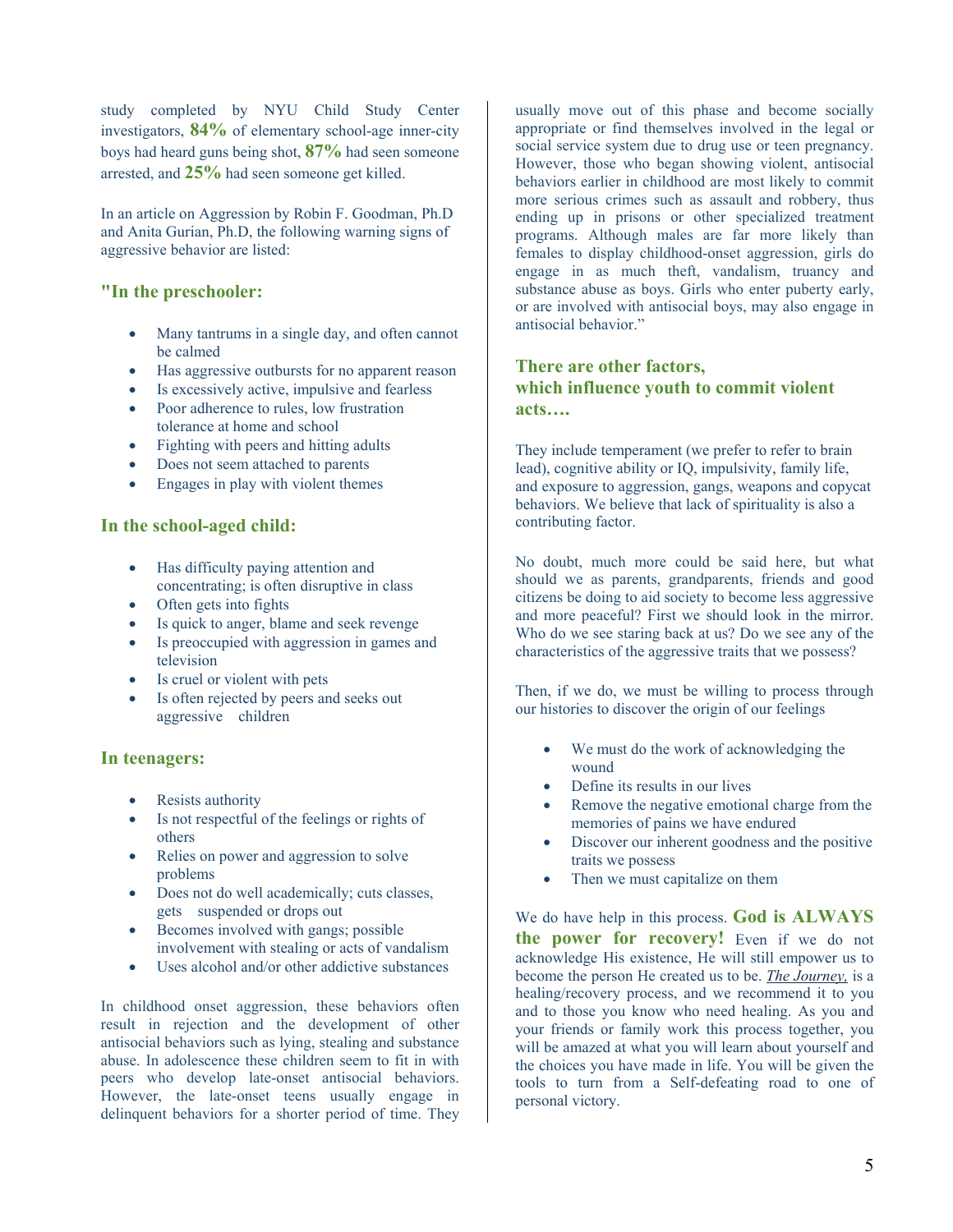Years ago, the title of a pamphlet that Ron saw in a public restroom was "A Better World Begins With Me." How true it is. **Our personal changes will impact at least nine other people,** and as they choose recovery, eighty-one others will be impacted. That group of eighty-one will impact 729, and then 6561 will be blessed. Before long a whole neighborhood, community, city, state and nation could be helped.

If you have been through a recovery process, then looking out at others, you clearly see the results of wounds in their lives. This is where you can join those of us who are endeavoring to make a difference in the lives of others. You can become the facilitator of a recovery group for your family, friends, church or community. All you have to do is to testify to others of the pain you endured and the positive changes that have come to you. This makes recovery enticing and attractive to the wounded.

Offer to facilitate *The Journey,,* and gather together a small, gender-specific group of 4-6 participants who are desirous of personal change. As you process through the videos, chapters and workbook questions, you will begin to see the lights of hope in the eyes of your group members. You'll be continuing your own recovery too, getting healthier with each passing day. We will see parenting styles improving and the characters of our children being positively developed, as we are willing to be of service!

# **Facilitator's Corner**

Here is an excerpt from Carolyn who has facilitated groups along with her husband for several years.

"*As facilitators we have been thrilled to see HUGE life changes in those willing to look at their past. One couple told us, "We gave our 17 year marriage 22 weeks (the length of one Binding the Wounds*, *group) and if that didn't work we were calling it quits." They've now been through several classes and are seeing huge positive results in their marriage and in their relationship with their kids. We have had the opportunity to watch five marriages that were totally at an end rebuild and blossom. One pastor who does marriage counseling told us he had never seen marriages so broken actually come back together till he met with people who were doing Binding the Wounds*, *and The Journey*,. *He now often sends couples to The Journey*, *first before meeting with them on other issues of communication, budget, etc. Some counselors in our area now refer clients to group* 

*after having seen positive results in clients who were already attending.* 

*We have seen self-confidence grow and boundaries sprout naturally without discussion. Life-long depression, anger, and sexual abuse issues have gradually melted away. Group participants with Bi-Polar have been able to reduce their medication.* 

*Our experience has been, The Journey*, *moves deeper and quicker than Binding the Wounds*,, *yet without trauma. I am continually amazed to watch the clouds lift in people's lives and things that were huge issues dissolve rapidly. It is such fun to watch.*

*I'm so grateful we came across the Rockeys and Binding the Wounds*, and *The Journey*, --*what a difference it's made for our group participants and us.*"

If you have an experience from facilitating that you would be willing to share, please email me at Audrey@yourLRI.com I look forward to hearing from you.

# **Your Turn**

Several of you have contacted us over the last month. Thank you. We are always happy to hear what you are doing, what this program has done for you personally, how you got started in recovery, what groups you are doing, etc. We have added new testimonies and would love to add more. We look forward to hearing from more of you with comments, suggestions, tips for facilitating or planning events, testimonies, new groups starting, thoughts about the new facilitator pages, etc. Please send them to me at: audrey@yourLRI.com

# **Coming Soon**

- More personal testimonies
- Tips from other facilitators
- Posters and Flyers for download to advertise groups starting in your area.
- Event planning tips and materials
- Group discussion aides
- *The Route* Workbook May 2007
- On the web how to contact a facilitator in your area